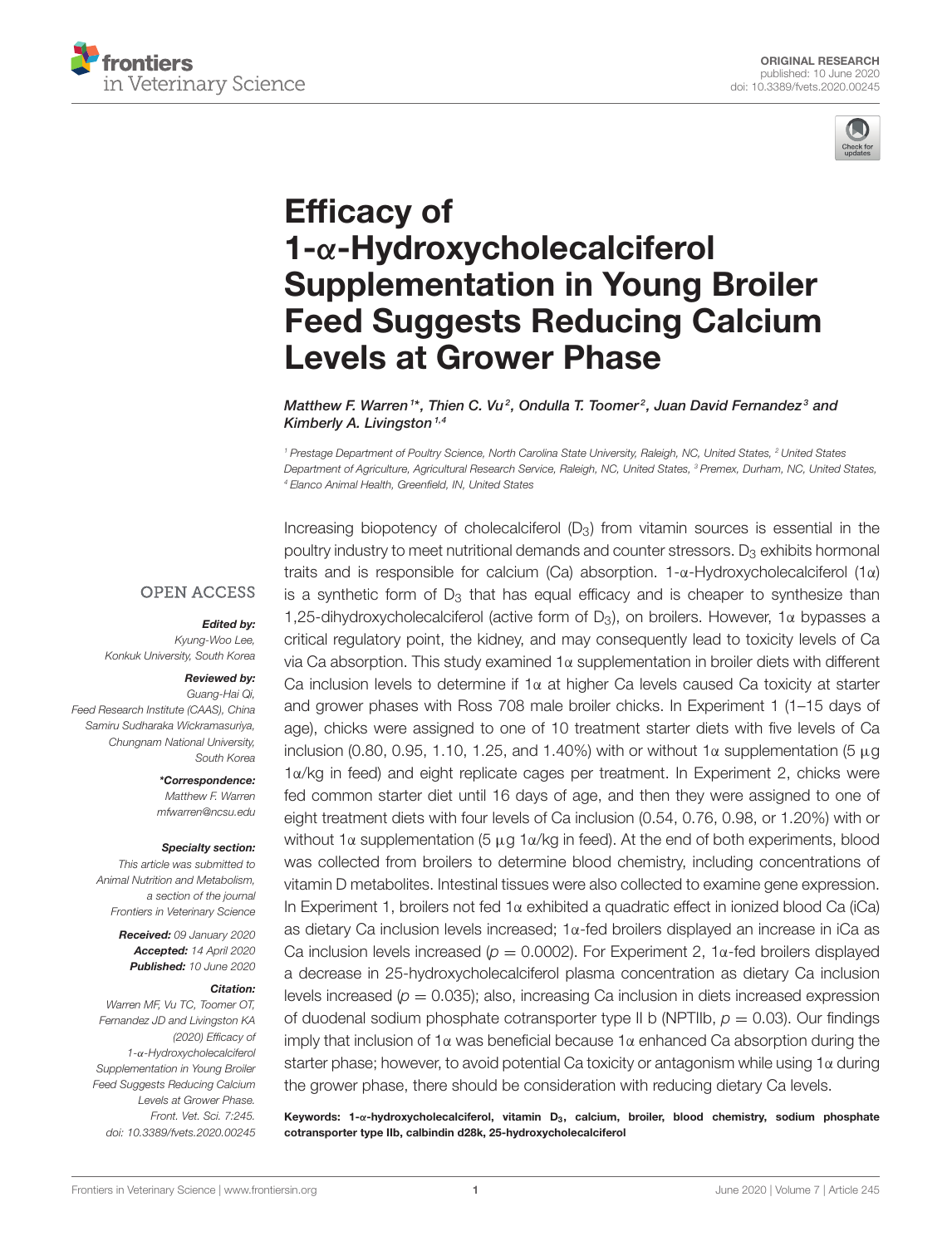

<span id="page-1-0"></span>INTRODUCTION

Vitamin sources with improved bioefficacy are essential in the poultry industry to accommodate nutritional demands of rapidly growing broilers.  $D_3$  is necessary for accommodating fast growth of broilers by increasing absorption of calcium (Ca) and its deposition into the bones [\(1,](#page-9-0) [2\)](#page-9-1). The biopotency of a nutrient can be enhanced by utilizing synthetic forms of the nutrient [\(3\)](#page-9-2), increasing bioavailability to accommodate a greater response if the nutrient's metabolic effect is dose dependent [\(4\)](#page-10-0), or adding supplemental enzymes to increase efficacy of the nutrient of interest [\(5\)](#page-10-1). Supplemental enzymes can be costly, and their effectiveness can vary based on nutrient load and feed processing [\(6\)](#page-10-2). Synthetic forms of a nutrient could have unintended effects and require further testing [\(7,](#page-10-3) [8\)](#page-10-4), but they are a viable economical solution for the poultry industry [\(9\)](#page-10-5).

Previous studies reported inclusion of 1-αhydroxycholecalciferol (1α), a synthetic analog of vitamin D3, improved Ca absorption in growing broiler chicks over D<sup>3</sup> alone and showed 1α having equal efficacy to 1,25 dihydroxycholecalciferol  $[1,25-(OH)_2-D_3]$  [\(10,](#page-10-6) [11\)](#page-10-7). 1α is cheaper to synthesize and supply in diets compared to  $1,25-(OH)_{2}$ -D<sub>3</sub> [\(3,](#page-9-2) [10\)](#page-10-6). 1α's structure is similar to 1,25-(OH)<sub>2</sub>-D<sub>3</sub>, but only the 1-alpha carbon is hydroxylated instead of both the 1-alpha and 25-carbon. 1α has greater biopotency over D<sup>3</sup> because it is quickly hydroxylated in the liver to its active form,  $1,25-(OH)_2-D_3$  [\(12\)](#page-10-8), and consequently bypasses the hydroxylation step occurring in the kidney. In contrast, D<sup>3</sup> requires two hydroxylation steps, first in the liver to form 25-hydroxycholecalciferol (25-OH-D3), which is further hydroxylated in the kidney to 1,25-(OH)<sub>2</sub>-D<sub>3</sub> (**[Figure 1](#page-1-0)**). However, 1α bypasses the critical regulatory hydroxylation by  $1α$ -hydroxylase in the kidney [\(10,](#page-10-6) [13\)](#page-10-9), and 25-OH-D<sub>3</sub> levels might significantly increase to result in excessive Ca absorption leading to hypercalcemia [\(14\)](#page-10-10). Although levels of ionized blood Ca (iCa) toxicity in broilers is not established, Hurwitz et al. [\(15\)](#page-10-11) fed fast-growing chicks diets ranging from 0.4 to 2.0% Ca with 0.7% P diets and observed a weight loss in the fast-growing chicks.

Ca has an important relationship with phosphorus (P), because, together, they comprise a major part of bone structure [\(16\)](#page-10-12). In the form of limestone or calcium carbonate, Ca is an inexpensive ingredient and is used as a carrier for many other feed ingredients including mineral premixes and drugs [\(17\)](#page-10-13). Ca's counterpart, P, is one of the more expensive feed ingredients, which limits the amount incorporated into diets. This relationship can result in varying Ca: P ratios from 1:1 to 2.6:1 in weight [\(2\)](#page-9-1). Studies have reported that increasing dietary Ca levels reduced incidence of tibial dyschondroplasia and therefore improved animal health, welfare, and economic value [\(2,](#page-9-1) [18,](#page-10-14) [19\)](#page-10-15). Also, an elevated dietary Ca: P ratio of 2.6:1 does not appear to negatively affect tibial growth plate morphology at 2 weeks of age [\(20\)](#page-10-16).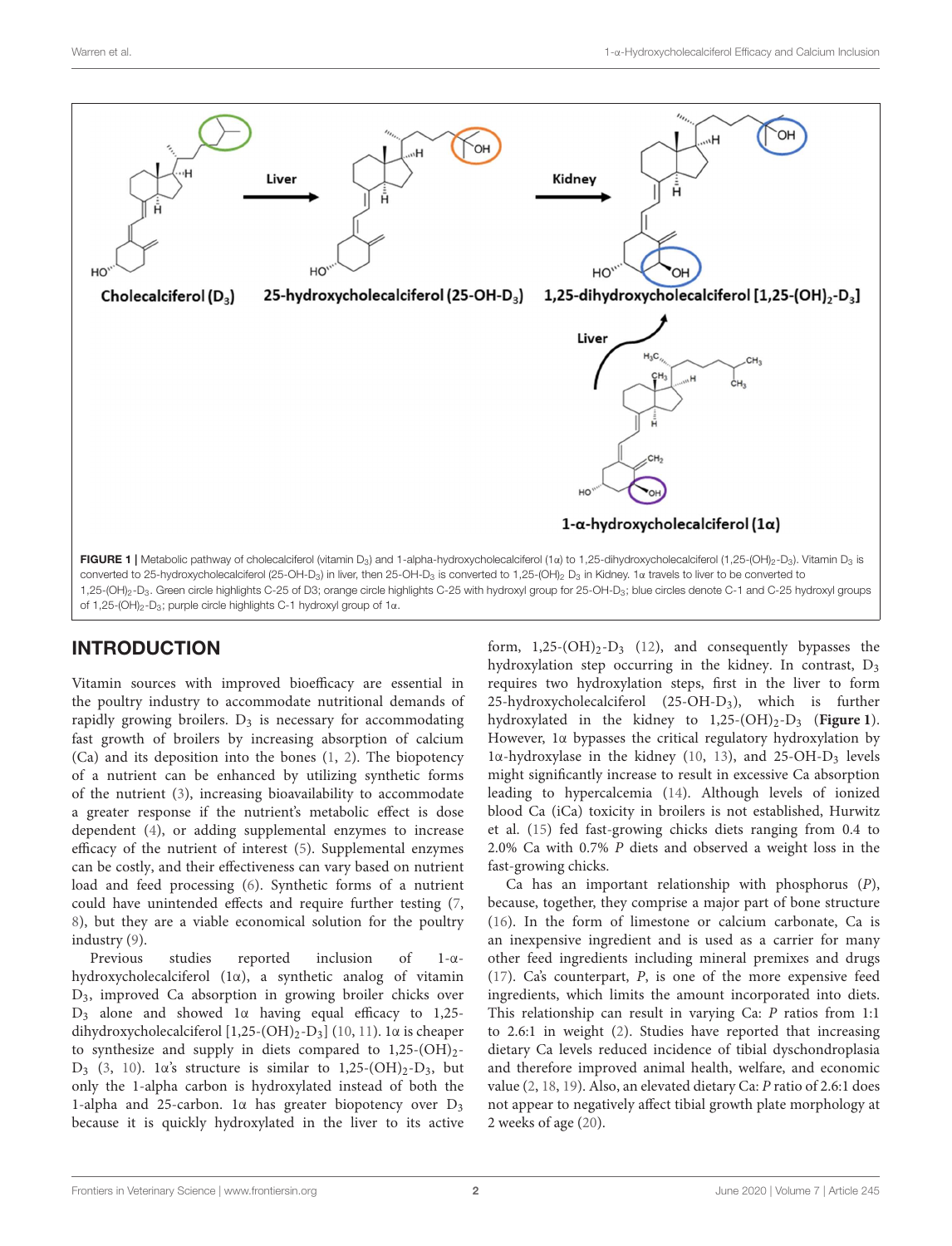Although studies have been done on 1α and how it influences vitamin D status in broilers [\(3,](#page-9-2) [21\)](#page-10-17), no studies to date have examined how 1α affects Ca absorption and vitamin D status when broilers are fed differing levels of dietary Ca. This study explores how 1α impacts vitamin D status in broiler chickens when they are fed diets with different levels of Ca in starter and grower phases.

## MATERIALS AND METHODS

Two experiments were conducted to analyze effects of 1α supplementation and increasing levels of Ca inclusion on blood chemistry of starter and grower phases of broilers. All animal protocols (# 014-113 for Experiment 1 and # 17-125-A for Experiment 2) were approved by the Institutional Animal Care and Use Committee at North Carolina State University.

#### Experiment 1: 1α Supplementation at Starter Phase Birds and Housing

Four hundred and eighty 1-day-old Ross 708 chicks were hatched at North Carolina State University's Chicken Education Unit in Raleigh, NC. Chicks were housed in Petersime battery cages with six birds per cage and eight replicate cages per treatment. The experimental design was a completely randomized design with or without 1α supplementation (alpha D3, Premex, Antioquia, Colombia) at 5 µg/kg of feed [1α dose based on Snow et al. [\(22\)](#page-10-18), because of its effectiveness] and five levels of Ca inclusion which were added on top of basal diet (**[Table 1](#page-2-0)**) [\(23\)](#page-10-19). For this study, broilers from dietary treatments with 1α are noted as D<sup>3</sup>  $+ 1\alpha$ ; broilers not fed 1 $\alpha$  are noted as D<sub>3</sub>. Ca inclusion levels were 0.80, 0.95, 1.10, 1.25, and 1.40% with 0.50% available P in all diets, and birds were fed ad-libitum. The lighting program was set for 23:1 L: D hours for the first 7 days, and the last 8 days of the experiment was set to 17:7. Room temperature was set to be adjusted daily to ensure thermoneutral temperatures as birds grew. Blood was collected at 15 days from two birds per cage via brachial wing vein. At 17 days, all birds were culled. A total of 16 plasma samples per treatment,  $D_3$  and  $D_3 + 1\alpha$ , from broilers given diets at 0.95% Ca had their plasma sent (no pooling) to Heartland Assays (Ames, IA) for analysis of vitamin D metabolites by LC–MS/MS.

# Experiment 2:  $1\alpha$  Supplementation at Grower Phase

#### Birds and Housing

Nine hundred and sixty Ross 708 chicks were hatched at North Carolina State University's Chicken Education Unit in Raleigh, NC. Chicks were housed in 40 floor pens with 24 birds per pen with five replicates per treatment. All chicks were fed a common starter diet (**[Tables 2](#page-3-0)**, **[3](#page-3-1)**) [\(23\)](#page-10-19) until 17 days of age. It should be noted that all starter diets for these chicks had 1α supplementation (5 µg/kg of feed). Like Experiment 1, 1α used in this experiment was alpha  $D_3$  from Premex (Antioquia, Colombia). Like the prior experiment, broilers from dietary treatments with 1 $\alpha$  are noted as  $D_3 + 1\alpha$ ; broilers not fed 1 $\alpha$  are noted as D3. At 17 days of age, birds were switched to grower diet

<span id="page-2-0"></span>TABLE 1 | Ingredient composition and calculated nutrient content of starter basal diet (1–17 days of age) for Ross-708 broilers [From [\(23\)](#page-10-19)].

| Ingredient name                                                     | $\frac{0}{0}$ | <b>Nutrient</b>                           | $\frac{0}{0}$ |
|---------------------------------------------------------------------|---------------|-------------------------------------------|---------------|
| Corn                                                                | 53.25         | Dry matter                                | 88.55         |
| Soybean meal,<br>46% CP                                             | 30.94         | Moisture                                  | 11.45         |
| Corn gluten meal                                                    | 5.00          | Crude protein                             | 22.71         |
| Poultry fat                                                         | 0.00          | Calcium                                   | 0.30          |
| Soybean oil                                                         | 4.20          | Total phosphorous                         | 0.38          |
| Celite                                                              | 1.00          | Non-phytate phosphorous                   | 0.18          |
| Filler (Limestone +<br>$CaHPO4 + Sand)$                             | 3.15          | Phytate phosphorous                       | 0.24          |
| Salt (NaCl)                                                         | 0.29          | Total methionine                          | 0.67          |
| DL-Methionine,<br>99%                                               | 0.30          | Total cysteine                            | 0.36          |
| Sodium<br>bicarbonate                                               | 0.31          | <b>Total lysine</b>                       | 1.39          |
| <b>Dicalcium</b><br>phosphate<br>(CaHPO <sub>4</sub> ) <sup>a</sup> | 0.27          | Total tryptophan                          | 0.25          |
| Mineral premix <sup>b</sup>                                         | 0.20          | Total threonine                           | 0.98          |
| Limestone Cerne<br>Pure Cal 12-40°                                  | 0.17          | Total isoleucine                          | 0.94          |
| L-Lysine-HCI,<br>78.8%                                              | 0.38          | Total valine                              | 1.05          |
| Choline chloride,<br>60% choline                                    | 0.18          | <b>Total leucine</b>                      | 2.13          |
| L-Threonine, 98%                                                    | 0.15          | Total arginine                            | 1.40          |
| Selenium premix                                                     | 0.05          | Total sulfur amino acids                  | 1.04          |
| Vitamin premix <sup>d</sup>                                         | 0.10          | Total glycine                             | 0.88          |
| Anticoccidial <sup>e</sup>                                          | 0.05          | Sodium                                    | 0.22          |
| Natuphos E <sup>®f</sup>                                            | 0.01          | Potassium                                 | 0.85          |
| Total                                                               | 100.00        | Chloride                                  | 0.29          |
|                                                                     |               | Digestible lysine                         | 1.28          |
|                                                                     |               | Digestible methionine                     | 0.63          |
|                                                                     |               | Digestible cysteine                       | 0.31          |
|                                                                     |               | Digestible total sulfur amino<br>acids    | 0.94          |
|                                                                     |               | Digestible threonine                      | 0.85          |
|                                                                     |               | Digestible tryptophan                     | 0.22          |
|                                                                     |               | Digestible isoleucine                     | 0.84          |
|                                                                     |               | Digestible leucine                        | 2.04          |
|                                                                     |               | Digestible valine                         | 0.95          |
|                                                                     |               | Digestible arginine                       | 1.30          |
|                                                                     |               | Metabolizable Energy,<br>kcal/kg          | 3,000         |
|                                                                     |               | Dietary electrolyte balance,<br>mEg/100 g | 254           |

<sup>a</sup>Dicalcium phosphate contains 19.79% calcium, 17.91% phosphorus, and 17.73% available phosphorus.

 $^{\rm b}$ Trace minerals provided per kg of premix: 60 g manganese (Mn SO $^{\rm 4}$ ); 60 g zinc (ZnSO $^{\rm 4}$ ); 40 g iron (FeSO4); 5 g copper (CuSO<sup>4</sup>); 1.25 g iodine [Ca(IO $3$ )<sup>2</sup>].

<sup>c</sup>Limestone (Cerne Pure Cal 12-4) contains 39.467% calcium.

 $f$ Natuphos  $E^{\otimes}$  (500 FTU/kg, 50 g/ton FTU).

<sup>d</sup>Vitamins provided per kg of premix: 13,227,513 IU vitamin A; 3,968,253 IU vitamin D<sup>3</sup>; 66,137 IU vitamin E; 39.6 mg vitamin B12; 13,227 mg riboflavin; 110,229 mg niacin; 22,045 mg d-pantothenic acid; 3,968 mg menadione; 2,204 mg folic acid; 7,936 mg vitamin B6; 3,968 mg thiamine; 253.5 mg biotin.

eCoban<sup>®</sup> 90 (Monensin), Elanco Animal Health, Greenfield, IN, at 500 g/ton in the starter and grower diets.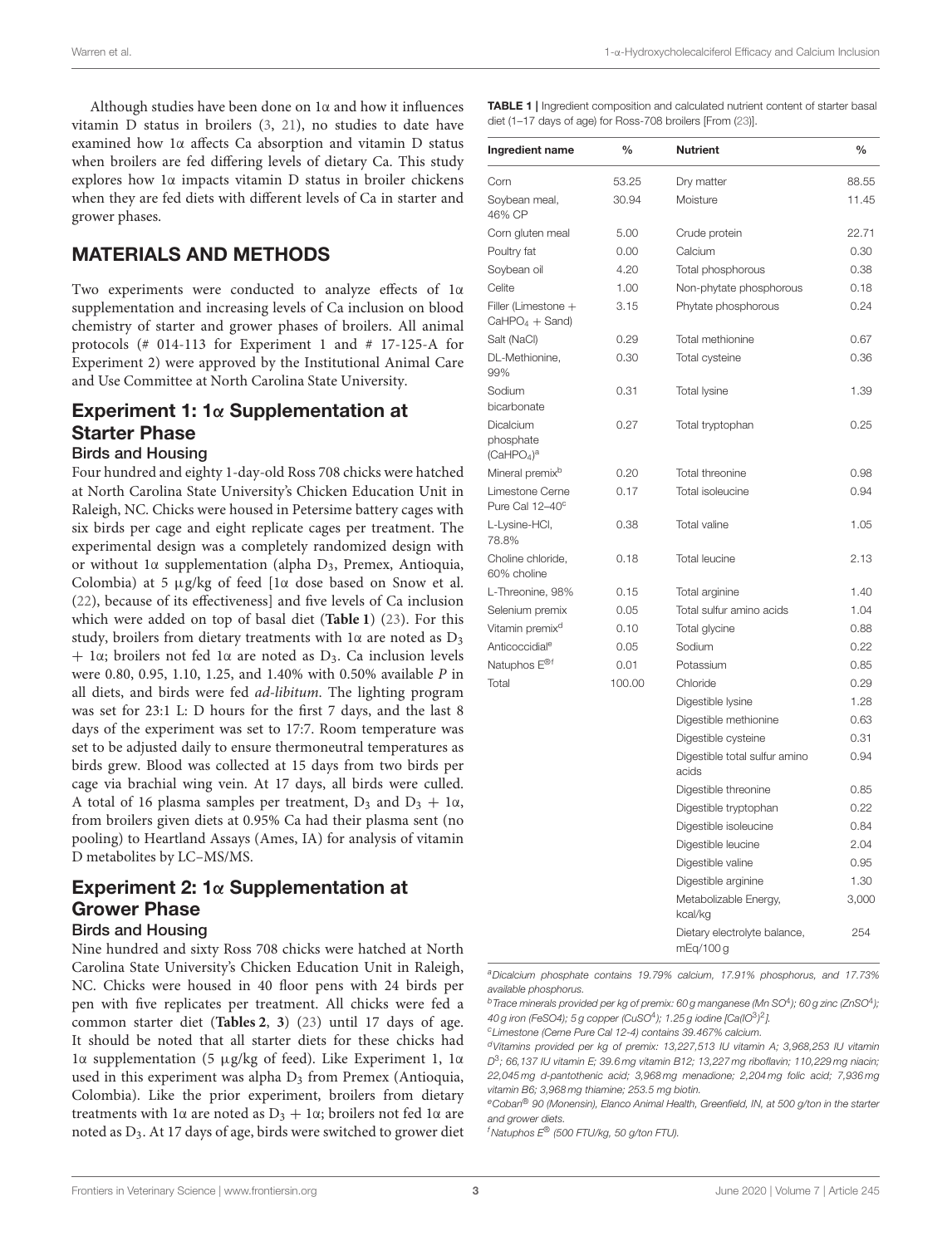<span id="page-3-0"></span>

| <b>TABLE 2</b>   Ingredient composition of starter diet and grower basal diets for |  |
|------------------------------------------------------------------------------------|--|
| Ross-708 male broilers [From (23)].                                                |  |

<span id="page-3-1"></span>TABLE 3 | Nutritional content of basal starter and grower diets for Ross-708 male broilers [From [\(23\)](#page-10-19)].

| Ingredient name                                        | Starter (1-16 d) | Grower (17-35 d) |  |
|--------------------------------------------------------|------------------|------------------|--|
|                                                        | (%)              |                  |  |
| Corn                                                   | 55.84            | 57.59            |  |
| Soybean meal, 46% CP                                   | 31.70            | 26.89            |  |
| Corn gluten meal                                       | 4.90             | 5.00             |  |
| Soybean oil                                            | 3.12             | 4.85             |  |
| Dicalcium phosphate (CaHPO <sub>4</sub> ) <sup>a</sup> | 1.37             | 0.31             |  |
| Limestone Cerne Pure Cal 12-40 <sup>b</sup>            | 1.06             | 0.01             |  |
| Sodium bicarbonate                                     | 0.36             | 0.23             |  |
| L-Lysine-HCl, 78.8%                                    | 0.36             | 0.31             |  |
| DL-Methionine, 99%                                     | 0.29             | 0.25             |  |
| Salt (NaCl)                                            | 0.28             | 0.28             |  |
| Mineral premix <sup>c</sup>                            | 0.20             | 0.20             |  |
| Choline chloride, 60%                                  | 0.18             | 0.18             |  |
| L-threonine                                            | 0.13             | 0.10             |  |
| Vitamin premix <sup>d</sup>                            | 0.10             | 0.10             |  |
| Anticoccidial <sup>e</sup>                             | 0.05             | 0.05             |  |
| Selenium premix                                        | 0.05             | 0.05             |  |
| Sand                                                   | 0.01             | 3.60             |  |
| Celite                                                 |                  | 1.00             |  |
| Limestone dicalcium base                               |                  | 2.60             |  |
| $1\alpha$ (OH) $D_3$                                   | 0.00125          |                  |  |
| Natuphos E <sup>®f</sup>                               | 0.005            | 0.005            |  |
| Total                                                  | 100.00           | 100.00           |  |

<sup>a</sup>Dicalcium phosphate contains 19.79% calcium, 17.9091% phosphorus, and 17.73% available phosphorus (99%).

<sup>b</sup>Limestone (Cerne Pure Cal 12-4) contains 39.01% calcium.

 $^{\rm c}$ Trace minerals provided per kg of premix: 60 g manganese (Mn SO $^{\rm 4}$ ); 60 g zinc (ZnSO $^{\rm 4}$ ); 40 g iron (FeSO4); 5 g copper (CuSO $4$ ); 1.25 g iodine [Ca(IO $^{3})^{2}$ ].

<sup>d</sup>Vitamins provided per kg of premix: 13,227,513 IU vitamin A; 3,968,253 IU vitamin D<sup>3</sup>; 66,137 IU vitamin E; 39.6 mg vitamin B12; 13,227 mg riboflavin; 110,229 mg niacin; 22,045 mg d-pantothenic acid; 3,968 mg menadione; 2,204 mg folic acid; 7,936 mg vitamin B6; 3,968 mg thiamine; 253.5 mg biotin.

eCoban<sup>®</sup> 90 (Monensin), Elanco Animal Health, Greenfield, IN, at 500 g/ton in the starter and grower diets.

 $<sup>f</sup>$ Natuphos  $E<sup>®</sup>$  (500 FTU/kg, 50 g/ton FTU).</sup>

and assigned to one of eight treatment groups with four levels of Ca inclusion (added on top of basal diet; 0.54, 0.76, 0.98, or 1.20% of diet) and with or without 1α supplementation (5  $\mu$ g/kg of feed) with five replicate pens per treatment. All diets contained 0.50% available P. At 35 days of age, blood was collected from two birds per pen and euthanized, and duodenal and jejunal tissues were collected. Duodenal tissue was washed with saline and stored in RNAlater at −20◦C. Jejunal tissue was washed with saline and stored in 4% formalin for histology. Plasma from each treatment was pooled using four birds per housing row into one pooled sample, for a total of three pooled reps per treatment and sent to Heartland Assays (Ames, IA) for analysis of vitamin D metabolites.

### Blood Collection and Blood Chemistry

Blood was collected into BD Vacutainer lithium heparin tubes (Franklin Lakes, NJ) from two birds per cage (Experiment 1) or

| <b>Nutrient</b>                     | Starter (1-16 d) | Grower (17-35 d) |
|-------------------------------------|------------------|------------------|
|                                     | (%)              |                  |
| Crude protein                       | 23.14            | 20.94            |
| Calcium                             | 0.87             | 0.24             |
| Total phosphorous                   | 0.58             | 0.36             |
| Non-phytate phosphorous             | 0.38             | 0.18             |
| Phytate phosphorous                 | 0.24             | 0.22             |
| Total methionine                    | 0.65             | 0.59             |
| Total cysteine                      | 0.38             | 0.35             |
| <b>Total lysine</b>                 | 1.41             | 1.23             |
| Total tryptophan                    | 0.27             | 0.24             |
| Total threonine                     | 0.97             | 0.86             |
| Total isoleucine                    | 0.97             | 0.87             |
| Total valine                        | 1.09             | 0.98             |
| <b>Total leucine</b>                | 2.15             | 2.00             |
| Total arginine                      | 1.43             | 1.27             |
| Total sulfur amino acids            | 1.03             | 0.93             |
| Total glycine                       | 0.90             | 0.81             |
| Digestible lysine                   | 1.28             | 1.12             |
| Digestible methionine               | 0.63             | 0.56             |
| Digestible cysteine                 | 0.32             | 0.29             |
| Digestible total sulfur amino acids | 0.94             | 0.85             |
| Digestible threonine                | 0.85             | 0.75             |
| Digestible tryptophan               | 0.23             | 0.21             |
| Digestible, isoleucine              | 0.88             | 0.79             |
| Digestible leucine                  | 1.99             | 1.85             |
| Digestible valine                   | 0.96             | 0.87             |
| Digestible arginine                 | 1.33             | 1.18             |
| Sodium                              | 0.23             | 0.19             |
| Potassium                           | 0.88             | 0.781            |
| Chloride                            | 0.28             | 0.275            |
| Metabolizable energy, kcal/kg       | 3,000.00         | 3,100.00         |
| Dietary electrolyte balance, mEq/kg | 267.53           | 227.10           |

pen (Experiment 2). Blood chemistry parameters and iCa were determined using an i-STAT<sup>TM</sup> blood analyzer (Abaxis, Union City, CA) using CG8+ cartridges (Abaxis, Union City, CA), and the remaining blood was spun down, and plasma was collected and stored at −80◦C to determine vitamin D metabolite levels. All plasma samples were sent to Heartland Assays (Ames, IA) for measuring D3, 25-OH-D3, and 24,25-dihydroxycholecalciferol  $[24,25-(OH)_{2}$ -D<sub>3</sub>, the inactive form of D<sub>3</sub>] by LC–MS/MS.

## RNA Extraction and qPCR

Total mRNA was extracted from duodenal tissue using Qiagen's RNeasy Mini Kit (Germantown, MD). Extracted RNA was diluted and normalized to ∼200 ng/µl and reverse transcribed to complementary DNA (cDNA) using Applied Biosystems' High-Capacity cDNA Reverse Transcription Kit (Thermo Fisher Scientific, Waltham, MA) and protocol to make a 20-µl working solution. Cycling procedure for reverse transcription started with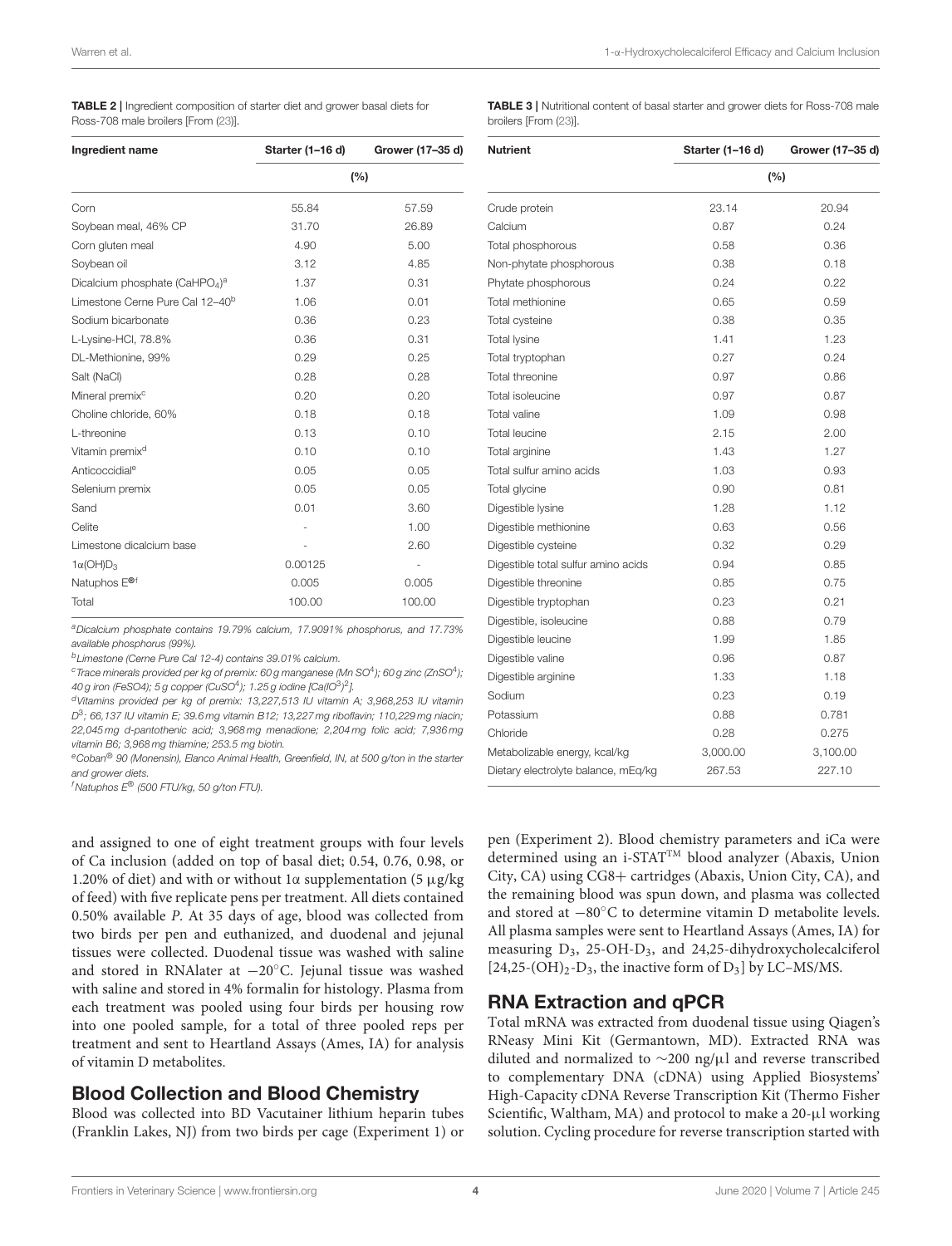<span id="page-4-0"></span>

|  |  |  | <b>TABLE 4</b>   Primer sequences for quantitative real-time PCR (qPCR). |
|--|--|--|--------------------------------------------------------------------------|
|--|--|--|--------------------------------------------------------------------------|

| Gene             | <b>Orientation</b> | <b>Primer sequence</b><br>$(5' - 3')$  | <b>Size</b><br>(bp) | Accession #    |
|------------------|--------------------|----------------------------------------|---------------------|----------------|
| <b>VDR</b>       | Forward            | <b>TGCCTCCAGTCTGGC</b><br><b>ATCTC</b> | 297                 | NM_205098.1    |
|                  | Reverse            | GGTGATTTTGCAGTC<br>CCCGT               |                     |                |
| MUC <sub>2</sub> | Forward            | <b>GTGTGCCCTGATGTC</b><br><b>ACAGA</b> | 246                 | XM_015286749.1 |
|                  | Reverse            | GGCCTGAGCCTTGGT<br><b>ACATT</b>        |                     |                |
| CALB             | Forward            | <b>TTGCCGACGGAG</b><br>GAGAATTT        | 261                 | NM 205513.1    |
|                  | Reverse            | GGCCAGTTCAGTAAG<br><b>CTCCA</b>        |                     |                |
| <b>NPTIIb</b>    | Forward            | AACTGGCTTGCTGTG<br><b>TTTGC</b>        | 423                 | NM 204474.2    |
|                  | Reverse            | GATGGCAAGATCAGG<br>CAGGT               |                     |                |
| <b>GAPDH</b>     | Forward            | <b>TGTTGTTGACCTGAC</b><br>CTGCC        | 291                 | NM 204305.1    |
|                  | Reverse            | <b>CTGGCTCACTCCTTG</b><br><b>GATGC</b> |                     |                |

25◦C for 10 min, 37◦C for 120 min, and 85◦C for 5 min and then held at 5◦C indefinitely until storage or use.

Genes expressed for qPCR were vitamin D receptor (VDR) mucin 2 (MUC2), calbindin D28k (CALB), sodium phosphate cotransporter type IIb (NPTIIb), and glyceraldehyde (GAPDH) as a housekeeping gene (**[Table 4](#page-4-0)**). qPCR was conducted using PowerUP SYBR Master Mix (Life Technologies, Grand Island, NY) using the Applied Biosystems protocol to make a 20-µl working solution and using the Applied Biosystems StepOnePlus Real-Time PCR System (Carlsbad, CA). Cycling procedure started with 95◦C for 10 min and then 40 cycles of 95◦C for 15 s for denaturing and 15 s at  $60^{\circ}$ C for annealing. All samples were run in triplicates.

### Histology

Light microscopy  $(40 \times$  magnification) was used for morphometric analysis of histological serial sections of jejuna prepared using standard hematoxylin and eosin staining to examine if dietary treatments affected gut morphology. Villus height, crypt depth, and villus width were measured using image analyzer AmScope version 3.7 (Irvine, CA). Ten measurements for villus surface area ( $\mu$ m<sup>2</sup>) and villus height/crypt depth were made per experimental unit (bird).

## Data Analysis

All data are reported as mean  $\pm$  standard error of the mean. Statistical analyses were conducted using general linear model using the following model:

$$
Y_{ijk} = \mu + \beta_1(Ca)_i + \beta_2(Vit.D)_j + \beta_3(Ca \times Vit.D)_{ij} + \epsilon_{ijk}
$$



<span id="page-4-1"></span>where  $Y_{ijk}$  is the individual observation;  $\mu$  is the experimental mean; Ca is the Ca inclusion effect of the ith level; Vit. D is the effect of 1α supplementation of the *j*th level; and  $\varepsilon_{ijk}$  is the error. βs are the slopes for each predictor. The interaction term of  $Ca \times$  Vit. D is also included in the model. This model was used to compare differences in blood chemistry concentrations, vitamin D metabolite plasma concentrations, and relative gene expression using SAS 9.4 $^{\circledR}$ . The Tukey–Kramer test was used for multiple comparisons for differences between and within treatment groups for blood chemistry, vitamin D metabolites, and mRNA relative expression. All mRNA relative expressions were normalized using  $2^{-\Delta\Delta CT}$  [\(24\)](#page-10-20) with GAPDH as a housekeeping gene control. Statistical significance was established at  $p < 0.05$ , and statistical trends were noted when  $0.05 < p \leq 0.10$ .

## RESULTS

### Experiment 1: Starter Diet

#### 1α Efficacy Dependent on Dietary Calcium Inclusion Levels With iCa Concentration

In terms of blood chemistry, only iCa exhibited any differences between 0.80% and 1.10% Ca inclusion (**[Figure 2](#page-4-1)**). For  $D_3 + 1\alpha$ broilers, iCa increased as dietary Ca increased (1.46 mmol/L iCa at 1.40% Ca inclusion). Broilers from  $D_3$  treatments exhibited a quadratic effect with increasing iCa from 1.29 mmol/L to a peak of 1.47 mmol/L when dietary Ca increased from 0.80 to 1.10% Ca inclusion. Once dietary Ca went over 1.10%, iCa decreased  $(p = 0.006)$ .

#### 1α Supplementation Did Not Affect Plasma Vitamin D<sub>3</sub> Levels at 0.95% Ca Inclusion

At 0.95% Ca inclusion, 1α supplementation did not affect plasma concentrations of  $24,25-(OH)_2-D_3$  or  $25-OH-D_3$ . A statistical trend was observed with  $D_3 + 1\alpha$  broilers having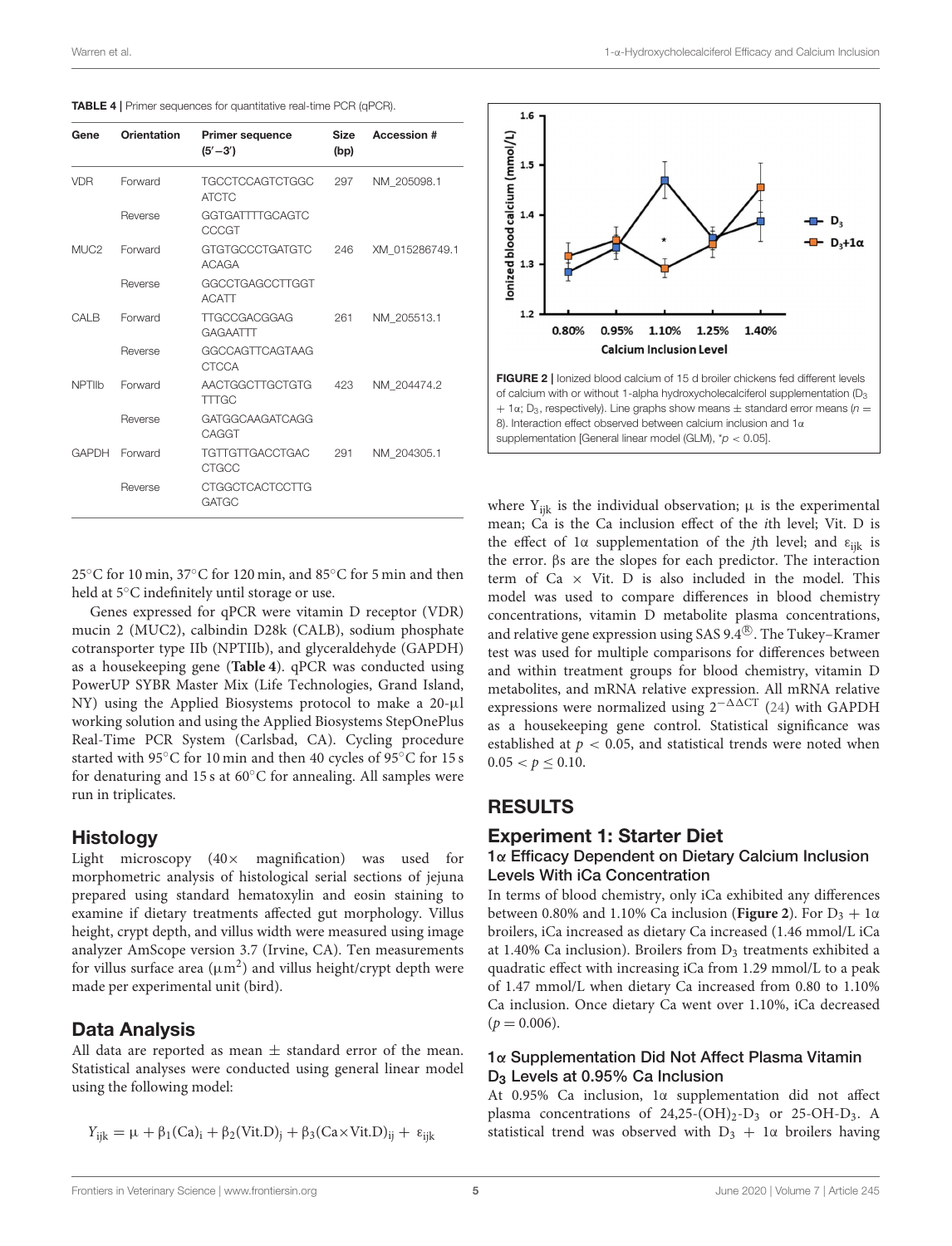

<span id="page-5-0"></span>a higher D<sub>3</sub> concentration compared to D<sub>3</sub> broilers (data not shown;  $p = 0.07$ ).

# Experiment 2: Grower Diet

#### Specific Blood Chemistry Parameters Are Affected by Ca Inclusion or 1α Supplementation

1α had no effect on 35-days broilers' iCa concentration, but when 1α was not included in the diet, iCa concentration increased as dietary Ca inclusion level increased (Ca inclusion:  $p = 0.003$ ; **[Figure 3A](#page-5-0)**).  $D_3 + 1\alpha$  broilers had higher blood bicarbonate concentration ( $p = 0.041$ ), and a trend was observed with bicarbonate concentration with increasing Ca inclusion levels ( $p = 0.08$ ; **[Figure 3B](#page-5-0)**). Base excess of extracellular fluid (BEecf) is when hydrogen ions diffuse into red blood cells which causes plasma alkalinity to rise as a result as a base excess [\(25\)](#page-10-21). The statistical model for BEecf initially exhibited a statistical trend with both vitamin D and Ca inclusion. However, the model expresses a statistical difference when only vitamin D is in the model, which is reported in this study. BEecf concentration was increased in  $D_3 + 1\alpha$  broilers ( $p = 0.03$ ; **[Figure 3C](#page-5-0)**).

#### Plasma Vitamin D<sub>3</sub> Metabolite Concentration Is Affected by 1α Supplementation and Calcium Inclusion

No difference was noted among dietary treatments with 24,25-(OH)<sub>2</sub>-D<sub>3</sub> plasma concentration ( $p = 0.19$ ; **[Figure 4A](#page-6-0)**). Broilers fed 1α supplementation had a decrease in plasma 25-OH-D<sub>3</sub> concentration ( $p < 0.0001$ ; [Figure 4B](#page-6-0)). There was no dietary Ca inclusion effect on plasma 25-OH-D<sup>3</sup> concentration. Broilers fed 1α had a linear decrease in plasma  $D_3$  as calcium inclusion levels increased, except that broilers from  $0.76\%$  Ca treatment had the highest  $D_3$ concentration ( $p = 0.02$ ; **[Figure 4C](#page-6-0)**). Relative concentrations of each measured vitamin D<sub>3</sub> metabolite were shown to illustrate how 1α supplementation affected vitamin D<sup>3</sup> metabolites (**[Figure 4D](#page-6-0)**).

#### Higher Calcium Inclusion Levels Influenced Duodenal NPTIIb Gene Expression

No Ca inclusion effects or 1α supplementation effects were observed for CALB ( $p = 0.52$ ; **[Figure 5A](#page-6-1)**). Broilers in  $D_3 + 1\alpha$ treatments had decreased relative expression of MUC2 compared to control treatment ( $p = 0.002$ ; **[Figure 5B](#page-6-1)**). A statistical trend was denoted for VDR expression for 1 $\alpha$  supplementation ( $p =$ 0.084) and Ca inclusion ( $p = 0.055$ ) with a slight increase in expression with  $D_3$  broilers, but a larger sample size may be necessary to observe an effect ([Figure 5C](#page-6-1)). D<sub>3</sub> broilers expressed an increase in NPTIIb expression compared to  $D_3 + 1\alpha$  broilers as dietary Ca increased ( $p = 0.03$ , **[Figure 5D](#page-6-1)**).

### 1α Supplementation and Calcium Inclusion Level Did Not Affect Height/Crypt Depth Ratio of Jejunal Villi

Feeding 1α to broilers had no impact on surface area or height/crypt depth ratio of villi (data not shown;  $p = 0.45$  or  $p$  $= 0.86$ ; respectively). Similarly, Ca inclusion levels did not affect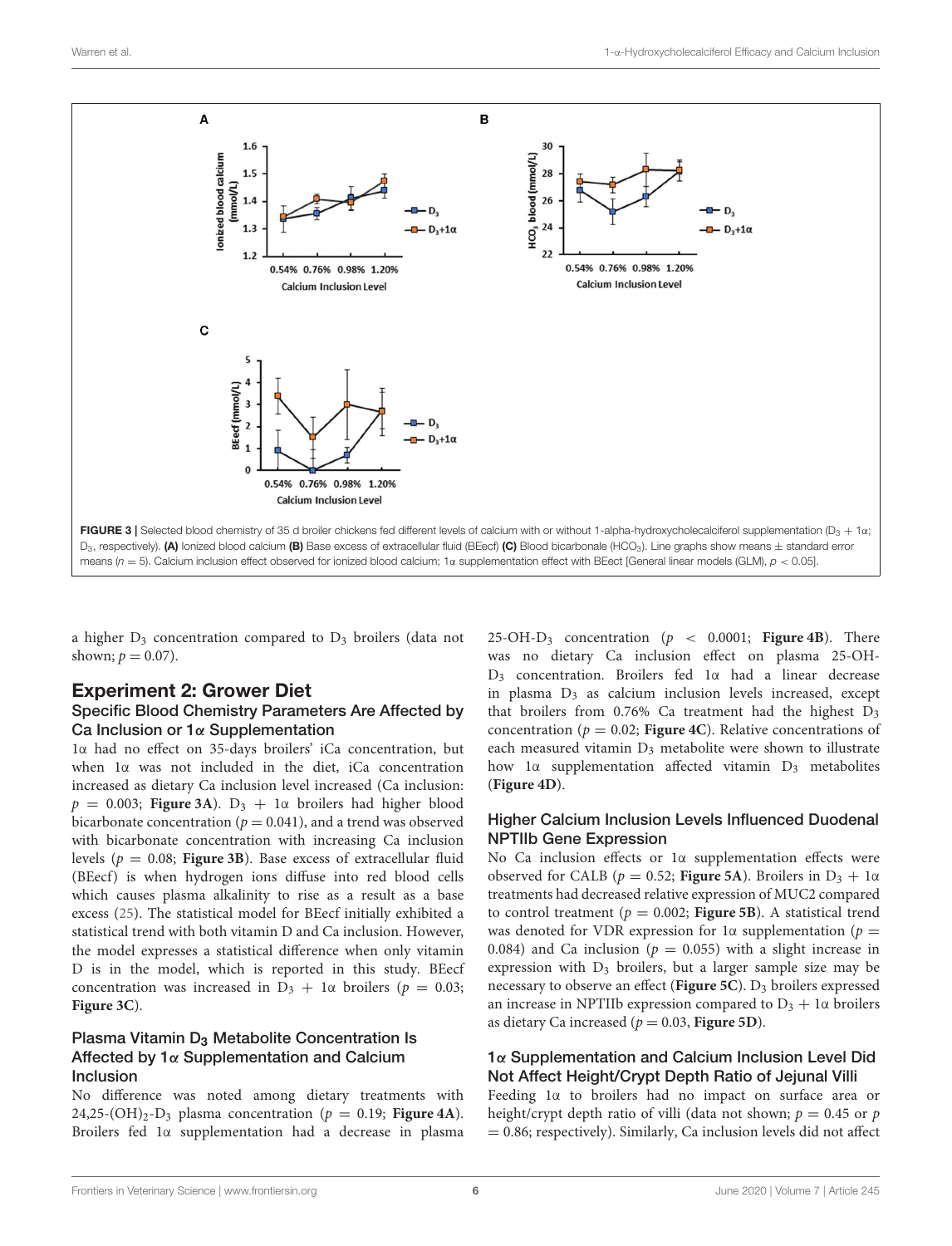

<span id="page-6-0"></span>FIGURE 4 | Vitamin D metabolite plasma concentrations of 35 d broiler chickens fed different levels of calcium with or without 1-alpha-hydroxycholecalciferol supplementation (D<sub>3</sub> + 1α;D<sub>3</sub>, respectively). (A) 24,25-dihydroxycholecalciferol (24,25-(OH)<sub>2</sub>-D<sub>3</sub>) (B) 25-hydroxycholecalciferol (25-OH-D<sub>3</sub>) (C) Cholecalciferol (Vitamin  $D_3$ ) (D) Comparison of relative concentration between each vitamin  $D_3$  metabolite between  $D_3$  and  $D_3 + 1\alpha$  groups; diagonal patterned bars denote  $D_3$  and solid bars denote D<sub>3</sub> + 1α. 1α supplementation effect with 25-OH-D<sub>3</sub>. Interaction between calcium inclusion and 1α supplementation with plasma vitamin D<sub>3</sub>. Line graphs show means  $\pm$  standard error means [n = 3; General linear models (GLM), \*p < 0.05; \*\*\*p  $\leq$  0.0001].



<span id="page-6-1"></span>supplementation (D<sub>3</sub> + 1α; D<sub>3</sub>, respectively). (A) Calbindin d28k (CALB) (B) Mucin 2 (MUC2) (C) Vitamin D receptor (VDR) (D) Sodium-phosphate cotransporter type II b (NPTIIb). Duodenal tissue was analyzed using qPCR normalized against glyceraldehyde phosphate dehydrogenase (GAPDH; housekeeping gene) expression ( $n =$ 5). [General linear models (GLM).  $p < 0.05$ ].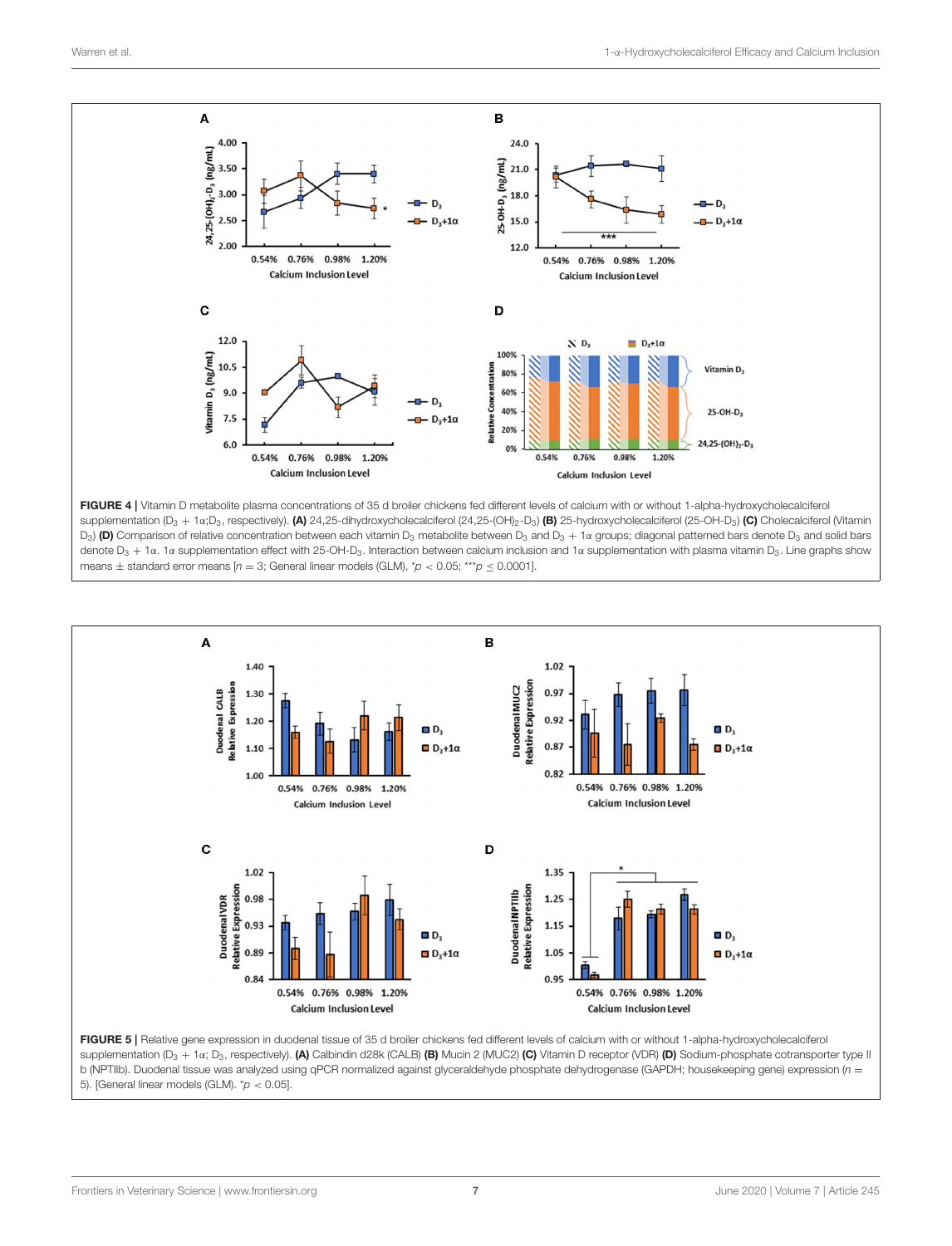either parameter ( $p = 0.40$  and  $p = 0.34$  for surface area and height/crypt depth ratio, respectively).

# **DISCUSSION**

Our study indicated that including 1α in young broiler diets can improve their blood iCa status during the starter phase with increased Ca inclusion. 1α supplementation at the grower phase can also cause a decrease in plasma vitamin D metabolites in young broilers. 1α supplementation seems to exhibit greater efficacy during the starter phase compared to the grower phase of broiler diets in its alteration of blood iCa. However, broilers fed grower diets with 1α supplementation had a decrease in plasma 25-OH-D<sup>3</sup> concentration as Ca inclusion increased. An interesting effect of 1α supplementation on blood chemistry was that it increased BEecf concentration during the grower phase. Increased BEecf concentration indicated broilers were metabolically exceeding their capacity to maintain acid-base balance in body, resulting in more alkali blood, an effect previously described by Mongin [\(26\)](#page-10-22). We argue that this effect is caused by excess dietary Ca which has electrolytical potential as a cation when present in tissues [\(27\)](#page-10-23), which has biological implications for potentially using 1α in diets with lower Ca levels for the grower phase; otherwise, these birds are under some form of duress to reduce BEecf to homeostatic balance.

Blood Ca is tightly regulated for various reasons including the need to control Ca distribution into tissues and to maintain blood pH [\(28\)](#page-10-24). Levels of iCa in our two experiments were similar in range to those studies which reported plasma Ca concentrations from young broilers of similar ages [\(21,](#page-10-17) [29,](#page-10-25) [30\)](#page-10-26), indicating no unusual physiological levels to denote Ca deficiency or toxicity. For broilers from the starter diet experiment, at 1.10% Ca inclusion,  $D_3 + 1\alpha$  broilers had decreased iCa compared to D<sup>3</sup> broilers; this exhibits 1α's increased efficacy on Ca utilization because  $D_3 + 1\alpha$  broilers most likely absorbed Ca for bone metabolism compared to D<sup>3</sup> broilers having a much higher blood iCa concentration. Han et al. [\(21\)](#page-10-17) fed broiler chicks different levels of 1α and reported a linear effect with increasing 1α also increased plasma Ca concentration, although their broilers had a higher average concentration compared to our birds by almost 1 mmol/L with their 5 µg/kg 1α supplementation with 0.25% Ca diet. However, their plasma Ca was collected at 21 days compared to our study, which collected iCa at 15 days. Growth performance of these birds had a quadratic relationship with Ca inclusion and increased Ca digestibility with chicks fed 1α relative to Ca inclusion levels [\(23\)](#page-10-19). Further investigation with an even lower dietary Ca inclusion level may help fit a better regression line for this relationship with 1α's efficacy on Ca absorption into bone. Examining hydroxylase expression in kidney and liver tissues could determine whether pathological issues are developing due to Ca intake. There would be greater expression of 25-hydroxylase in liver with regard to 1.40% Ca inclusion level of  $D_3 + 1\alpha$  broilers having a higher iCa concentration compared to their counterparts without 1α supplementation. If this case were to occur, then histopathological examination of kidneys and liver would verify soft-tissue calcification.

When broilers were fed at the grower phase, increasing Ca inclusion levels caused an increase in blood Ca concentration at the grower phase, regardless of 1α supplementation. Also, both Ca inclusion levels and 1α did not affect body weight of broilers fed at the grower phase [\(23\)](#page-10-19). Our result is in agreement with that of Sebastian et al. [\(31\)](#page-10-27) who also report how increasing Ca inclusion levels led to increased blood Ca concentration. Increased blood Ca concentration indicates that Ca requirements are met in these chickens and that Ca is most likely being excreted or stored in bone, which was observed with various strains of broilers because of how tightly regulated blood Ca is [\(29,](#page-10-25) [31\)](#page-10-27). It should also be noted that 1α caused birds to have a consistent Ca digestibility, whereas birds not fed 1α had a negative quadratic relationship with Ca digestibility as Ca inclusion increased [\(23\)](#page-10-19). 1α's impact on increasing blood bicarbonate concentration is probably caused by a shift in acid–base balance. We did not observe any changes in pH or  $CO<sub>2</sub>$  blood concentration; however, we speculate bicarbonate's increase without any change to  $CO<sub>2</sub>$ implies these broilers may be under physiological stress with alkalosis. Metabolic alkalosis can be caused by chloride depletion but can also be caused by hypercalcemia because hypercalcemia increases bicarbonate resorption [\(32\)](#page-10-28). Therefore, it is possible that 1α, with addition of dietary vitamin D, could have caused greater Ca absorption that led to greater bicarbonate being resorbed. There is also the possibility that at the time of blood sampling, the broilers may have metabolically compensated for the partial pressure of  $CO<sub>2</sub>$  to maintain pH in the reaction to increased bicarbonate levels [\(33\)](#page-10-29). A caveat of our study is that we did not examine blood chloride levels, which could potentially explain the BEecf increase. Future studies should explore the mechanism with Ca inclusion in broilers on why blood bicarbonate and BEecf increased even though pH did not change.

There were no differences in vitamin  $D_3$  metabolite blood concentrations in broiler chicks fed starter diets with or without 1α supplementation at 0.95% Ca inclusion. 1α may not be affecting vitamin D pathways considering there was no difference in blood iCa concentration at this level. Based on data from the National Research Council [\(34\)](#page-10-30), 0.95% Ca inclusion is closest to the starter phase minimum requirements for broilers. We may find a difference in vitamin D metabolite blood concentrations in broilers fed 1.10% Ca because of how drastically iCa concentration differed between  $D_3$  and  $D_3$  + α broilers.

However, 1α's effects are more pronounced when broilers are older and fed a grower diet. An inverse relationship of vitamin D<sup>3</sup> plasma concentration implies how 1α's influence in vitamin D metabolism is dependent on dietary Ca inclusion (**[Figure 4C](#page-6-0)**). This relationship is also connected to 25-OH-D<sup>3</sup> because 1α is likely exerting an effect in order to reduce vitamin  $D_3$  because of 1α's efficacy. We believe  $D_3$  is being excreted in feces, but we are unable to find any poultry-related studies that report vitamin D in excreta. A human study discussed how 25-OH-D<sup>3</sup> was intravenously administered to patients and positively correlated to increased  $25$ -OH- $D_3$  in urine [\(35\)](#page-10-31). It is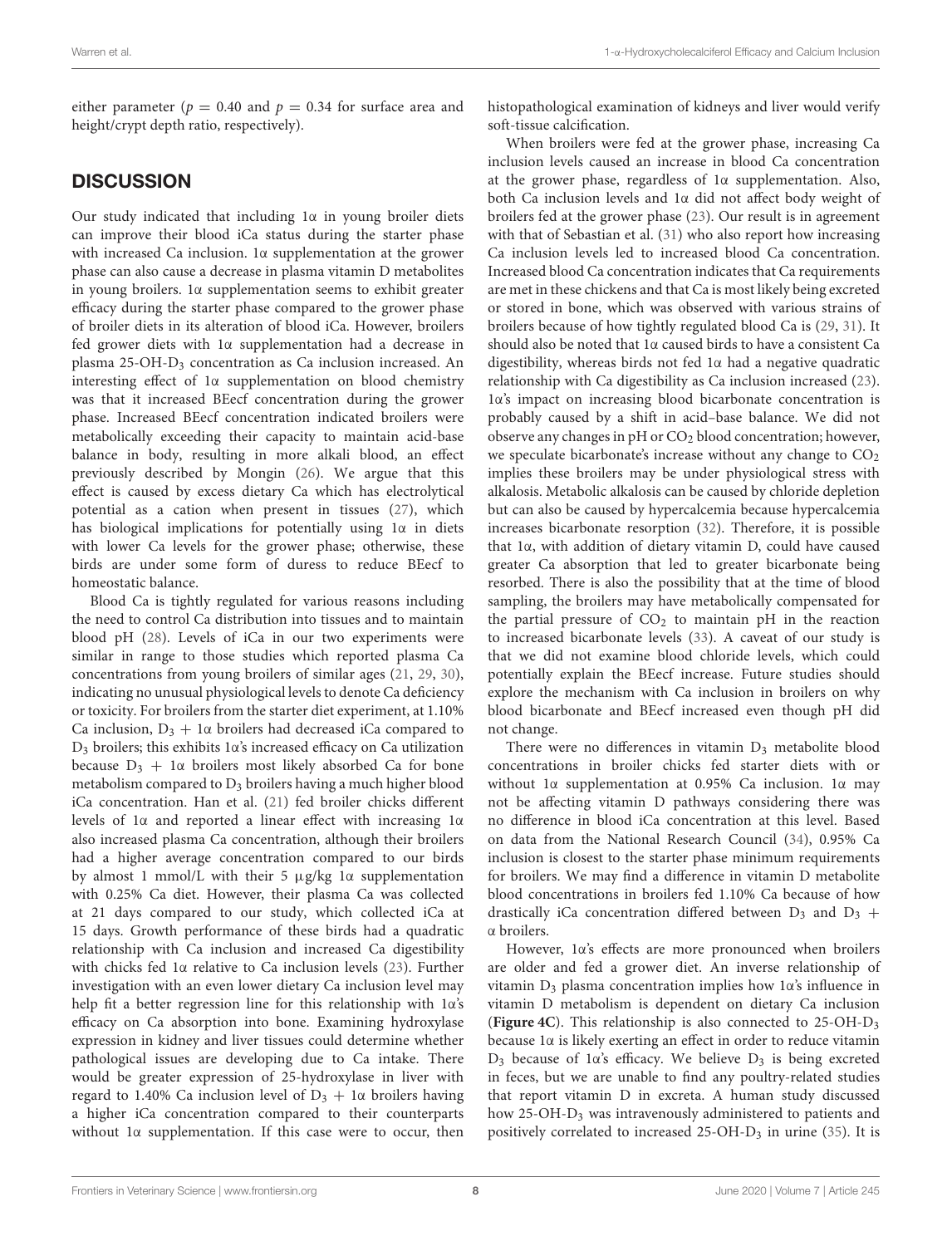important to note that broilers grown to the grower phase for this study were fed common starter diets with 1α supplementation. When these broilers were sampled, broilers not fed  $1\alpha$  in the grower phase had a period of 18 days since they were given 1α supplementation. However, this may not impact our findings because in plasma,  $1,25-(OH)_2-D_3$  has a half-life of about 10– 20 h and 25-OH-D<sup>3</sup> is about 15 days [\(14\)](#page-10-10). Considering broilers not fed 1α had consistent plasma levels of 25-OH-D3, it is unlikely that the 1α they were fed from the starter diet was remaining in their bodies because it would have been converted to  $1,25-(OH)_2-D_3$  and excreted or used up before blood was collected.

Excess 25-OH-D<sub>3</sub> in chickens is converted to  $24,25-(OH)<sub>2</sub>$ - $D_3$  by 24-hydroxylase in kidneys [\(36\)](#page-10-32). 24,25-(OH)<sub>2</sub>-D<sub>3</sub> is an inactive vitamin D form that is excreted, but this form is not the end-product of this pathway;  $24,25-(OH)_2-D_3$  goes through a series of conversions and ends up becoming calcitroic acid, a water-soluble molecule that is readily excreted [\(37\)](#page-10-33). Although no difference in  $24,25-(OH)_2-D_3$  plasma concentration was observed, we speculate that the calcitroic acid concentration would be higher in 1α-fed broilers because 1α cannot be converted to  $24,25-(OH)_2-D_3$ . 1α would likely be converted to  $1,25-(OH)_2-D_3$  and then undergo multiple conversions to become calcitroic acid. We constructed a hypothetical model to compare how dietary  $D_3$  and 1 $\alpha$  would be converted to calcitroic acid to be excreted (**[Figure 6](#page-8-0)**). 1α-fed broilers exhibiting a linear drop in 25-OH-D<sub>3</sub> plasma concentration are a consequence of  $1\alpha$  being converted to  $1,25-(OH)_2-D_3$ , which will reduce the amount of vitamin  $D_3$  being converted into  $25$ -OH-D<sub>3</sub> due to a negative feedback loop  $(38)$ . As Ca inclusion increased in  $1\alpha$ -fed broilers, 25-OH-D<sub>3</sub> concentration likely dropped because of 1α's effects on Ca absorption. Purifying fecal content to measure vitamin D may provide insights to how much  $D_3$  was excreted relative to how much was fed.

For broilers sampled during the grower phase, broilers fed 0.54% Ca without 1α had about 0.18 relative expression increase of CALB compared to control  $(D_3, 0.76\%$  Ca inclusion): this observation could signify that broilers were trying to bind dietary Ca for transport and absorption. Our results were similar to a different study by Li et al. [\(39\)](#page-10-35) in which low Ca upregulated CALB expression. Although our results indicated MUC2 expression was statistically lower in  $D_3$  + 1 $\alpha$  broilers, relative expression was only decreased by about 0.5 compared to  $D_3$ -fed broilers, which indicates no change in MUC2 expression. This finding is indicative that these broilers can be considered healthy, an inference supported by the FITC-D data, which denoted no difference in jejunal morphology.

VDR is responsible for signal transduction of Ca absorption genes when  $1,25-(OH)_2-D_3$  binds to it [\(40\)](#page-10-36). For VDR expression in duodenum of 35-day old broilers, even though it was not



<span id="page-8-0"></span>24,25-dihydroxycholecalciferol; 1,25-(OH)<sub>3</sub>-D<sub>3</sub> is 1,25-dihydroxycholecalciferol; and1,24,25-(OH)<sub>3</sub>-D<sub>3</sub> is 1,24,25-trihydroxycholecalciferol.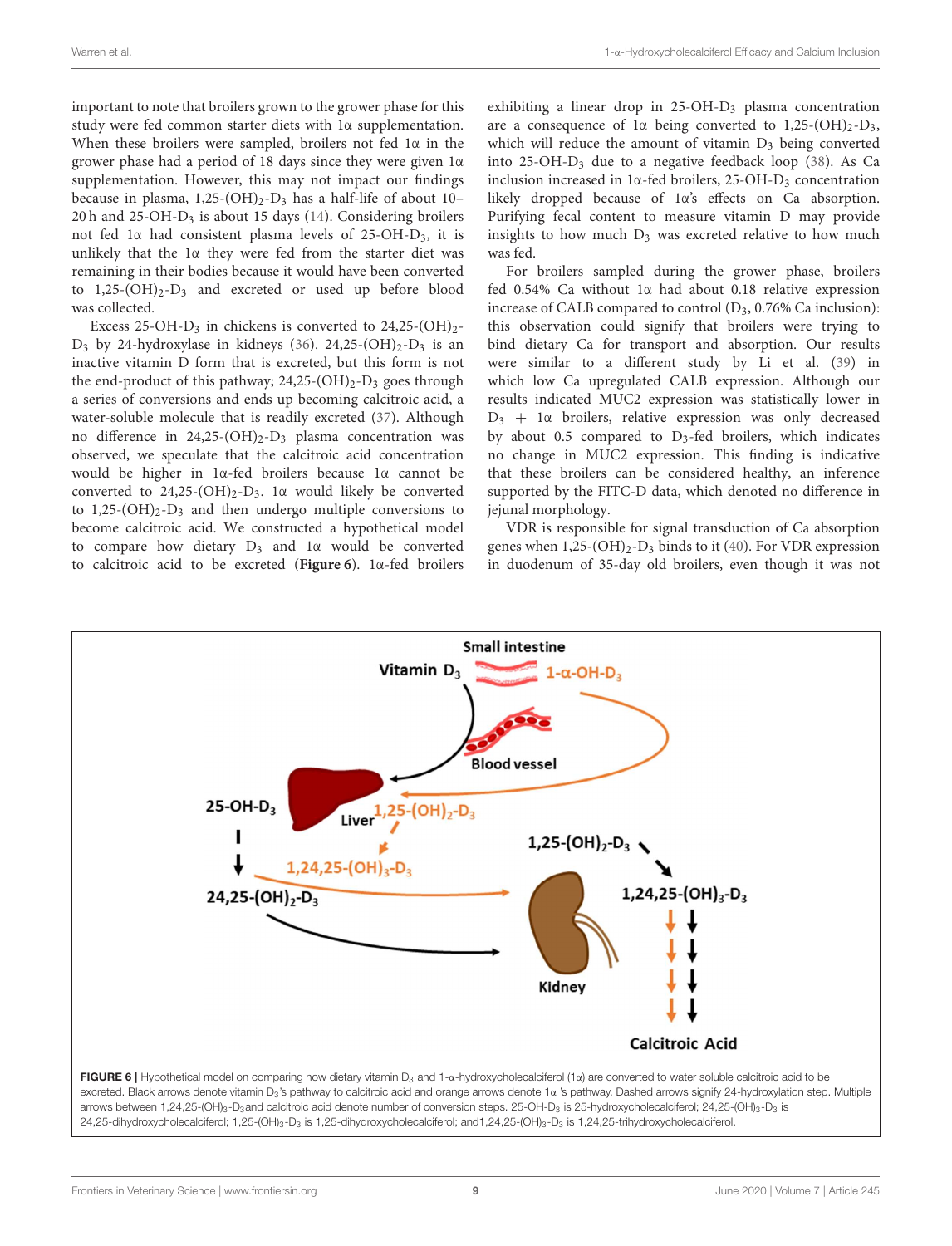

<span id="page-9-3"></span>calcium availability. As duodenal calcium concentration increases, then CALB expression decreases and NPTIIb expression increases to potentially maximize phosphate absorption because of the potential excessive calcium binding to phosphorus to form tricalcium phosphate and making phosphorus unavailable.

statistically different, a trending increase of VDR expression as Ca inclusion increased for broilers not fed 1α indicates dietary Ca's regulatory role with increasing VDR expression. VDR's role as a signal transducer for gene expression for proteins (TRPV6 and CALB) explains why vitamin D is important for dietary Ca absorption [\(41\)](#page-10-37).

NPTIIb is an important cotransporter protein that requires sodium to move P in its phosphate form into cells from the intestinal lumen [\(42\)](#page-10-38). Increasing Ca inclusion led to an increase in duodenal NPTIIb expression in  $35$ -day  $D_3$  broilers, which was likely caused by P imbalance. Even though our study did not include citric acid, there was a study that noted how 1α, phytase, and citric acid increased phytate P utilization in broiler chicks [\(22\)](#page-10-18). Excess dietary Ca compared to P can cause Ca to bind to P and form insoluble tricalcium phosphate [\(43\)](#page-10-39). Our results were similar to Li et al. [\(39\)](#page-10-35), in which increased dietary Ca levels led to increased NPTIIb expression in duodenum. Li et al. also noted how high dietary Ca could cause a decrease in available P, which triggers the increased expression of NPTIIb in the duodenum. A proposed model of the inverse relationship between CALB and NPTIIb expression relative to Ca inclusion levels is denoted for broilers not fed 1α (**[Figure 7](#page-9-3)**). Further characterization of this relationship can elucidate the need to reevaluate nutrient interrelationships in animal production. There may be unintended impacts of using excessive nutrients as

## **REFERENCES**

<span id="page-9-0"></span>1. Bar A, Shinder D, Yosefi S, Vax E, Plavnik I. Metabolism and requirements for calcium and phosphorus in the fast-growing chicken as affected by age. Br J Nutr. [\(2003\) 89:51–60. doi: 10.1079/BJN20](https://doi.org/10.1079/BJN2002757) 02757

a safety net for meeting nutrient requirements because potential deficiencies can be caused by nutrient antagonism, but these consequences can be detected by examining genes related to absorption such as NPTIIb and CALB.

Our work highlights that  $1\alpha$  supplementation with certain levels of Ca inclusion can impact blood Ca concentration and affect vitamin D metabolite concentration. Our findings exhibit that 1α can improve Ca utilization in young broilers with an implication for reducing dietary Ca in their diets. We suggest 1α should be supplemented in broiler diets for the starter phase and either removed for the grower phase or provided with reduced dietary Ca levels. 1α's potential to reduce dietary Ca without any negative impacts on growth performance signifies the importance of synthetic nutrients for improving animal production while reducing potential environmental impacts from excreted excess nutrients. Future research should explore how much 1α supplementation will cause vitamin D toxicity in growing animals to characterize an animal's regulatory limits of removing vitamin D with consideration of 1α's bypassing of negative feedback regulation.

# DATA AVAILABILITY STATEMENT

The raw data supporting the conclusions of this article will be made available by the authors, without undue reservation, to any qualified researcher.

## ETHICS STATEMENT

The animal study was reviewed and approved by Institutional Animal Care and Use Committee, North Carolina State University.

# AUTHOR CONTRIBUTIONS

MW, JF, and KL contributed to the conception and design of the study. MW and KL contributed to the acquisition, analysis, interpretation of data, wrote the first draft of the manuscript, and were responsible for the final editing of the manuscript. MW, TV, OT, and KL contributed to the manuscript. All authors read and approved the final manuscript.

# ACKNOWLEDGMENTS

The authors would like to thank KL and Edens lab group members, Marilyn Mayer, and Catherine Lopez who gave feedback for the manuscript drafts. The authors would also like to thank Viviana San Martin Diaz for sharing the diet tables used in this study.

- <span id="page-9-1"></span>2. Waldenstedt L. Nutritional factors of importance for optimal leg health in broilers: a review. Anim Feed Sci Technol. (2006) 126:291–307. doi: [10.1016/j.anifeedsci.2005.08.008](https://doi.org/10.1016/j.anifeedsci.2005.08.008)
- <span id="page-9-2"></span>3. Edwards H, Shirley R, Escoe W, Pesti G. Quantitative evaluation of 1-alphahydroxycholecalciferol as a cholecalciferol substitute for broilers. Poultry Sci. (2002) 81:664–9. doi: [10.1093/ps/81.5.664](https://doi.org/10.1093/ps/81.5.664)